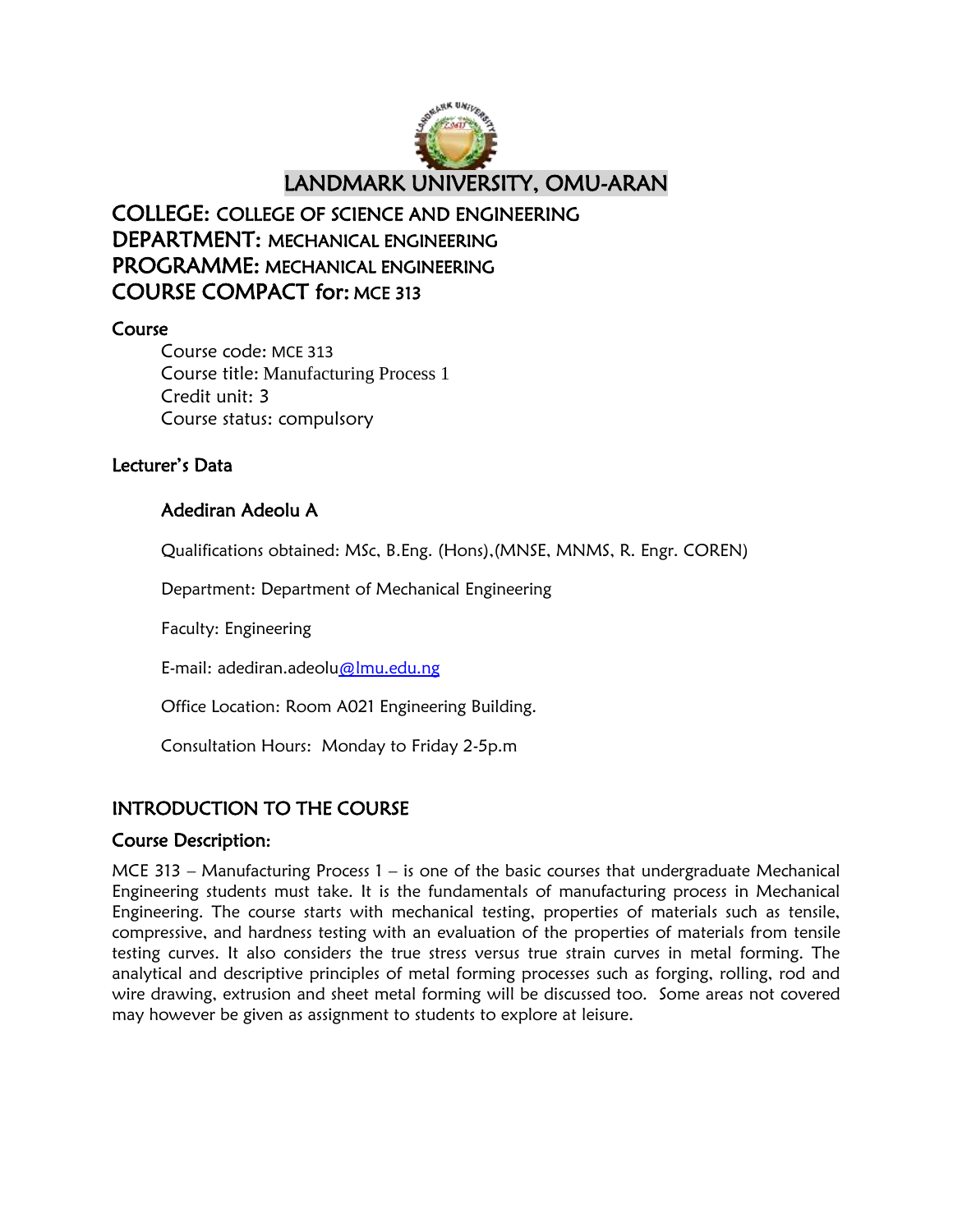## Course Justification:

Manufacturing and workshop practices have become important in the industrial environment to produce products for the service of mankind. The knowledge of manufacturing practices is highly essential for all engineers and technocrats for familiarizing themselves with modern concepts of manufacturing technologies. The basic need is to provide theoretical and practical knowledge of manufacturing processes and workshop technology to all the engineering students. Therefore, an attempt has been made to present both the theoretical and practical knowledge of these subjects. Considering the general needs of engineering students in the country and the fact that they hardly get any exposure to hand tools, equipments, machines and manufacturing setups, a basic course in manufacturing science remains a core subject for all the branches of engineering. This covers most of the syllabus of manufacturing processes/technology for engineering students.

## Course Objectives:

This course was designed to allow the students to understand the concept of manufacturing processes in engineering, to choose a suitable manufacturing process for a particular product design and to know the economic consideration in manufacturing a product using these various manufacturing processes.

## Course Content:

Mechanical testing and properties of materials: Tensile, compressive and hardness testing. Evaluation of the properties of materials from tensile testing curves. True stress versus true strain curves in metal forming. Analytical and descriptive principles of metal forming processes such as forging, rolling, rod and wire drawing, extrusion and sheet metal forming (shearing, extrusion, bending and deep drawing and blanking)

### Course Expectations:

At the successful completion of this course, the student should be able to: (i) identify manufacturing based challenges in the industry, immediate environment and prescribe adequate solutions (ii) solve or recommend a lasting solution to manufacturing based processes.

| S/N | <b>GRADING</b>                | SCORES (%) |
|-----|-------------------------------|------------|
|     | <b>Continuous Assessments</b> |            |
|     | $\bullet$ C.Al                | 7%         |
|     | • C.All (Mid-Semester Test)   | 15%        |
|     | $\bullet$ C.Alll              | 8%         |
|     | Assignment                    |            |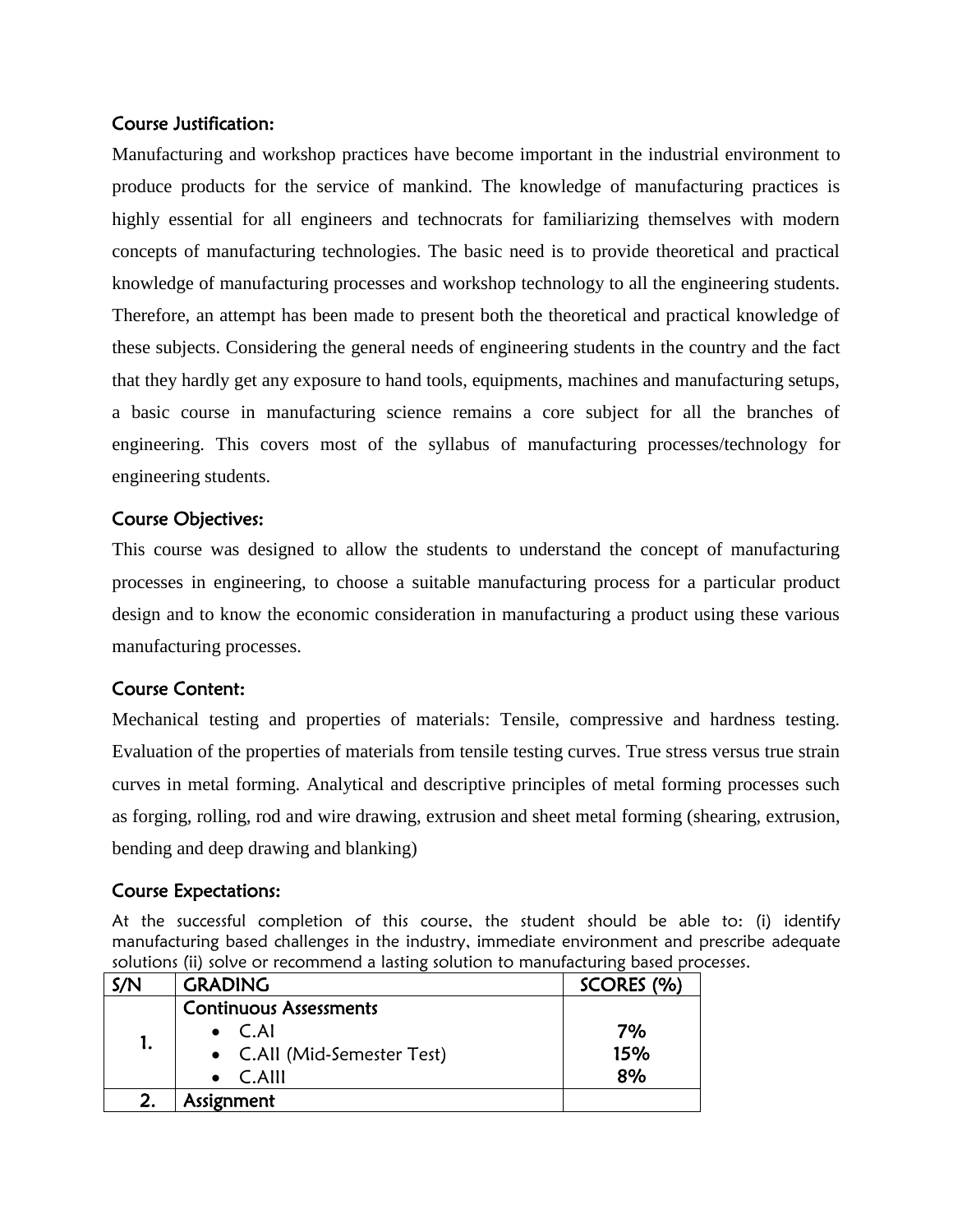| Practical (Laboratory work)/ Case Studies | 10% |
|-------------------------------------------|-----|
| <b>Final Examination</b>                  | 60% |
| Total                                     | 100 |

#### **Course Delivery Strategies:**

- Lecture method
- Tutorial method
- Discovery method

Besides the class explanations, the course is complimented with adequate illustration on the board and making lecturing periods interactive. Students will be giving tutorial questions, which they are expected to attempt and submit on schedule.

#### **Reading List**

- 1. A Text book on Manufacturing Technology: Manufacturing Processes by R K Rajput.
- 2. Manufacturing Process I by H S Bawa.
- 3. Manufacturing Processes by M L Begeman and B H Amstead.
- 4. Serope Kalpakijan and Steven Schmid (2006), "Manufacturing Engineering and Technology", 5th Edition, Pearson Education South Asia Pte Ltd, John Wiley & Sons Ltd, UK, ISBN 0-13-197639-7.

#### LECTURE CONTENT

#### WEEK 1: Design Process

Objectives: This week's work is set to introduce the students to what manufacturing is all about, its role in our daily lives and the vividly look at the product design process in manufacturing.

### Description:

First hour: Definition of manufacturing, the interrelation of the word manufacturing and production.

Second hour: The product design process shall be highlighted such as definition of product need, conceptual design and evaluation, design analysis etc. Each of the highlighted processes shall be critically considered.

#### Study Questions

- 1. What is manufacturing?
- 2. List and explain the product design process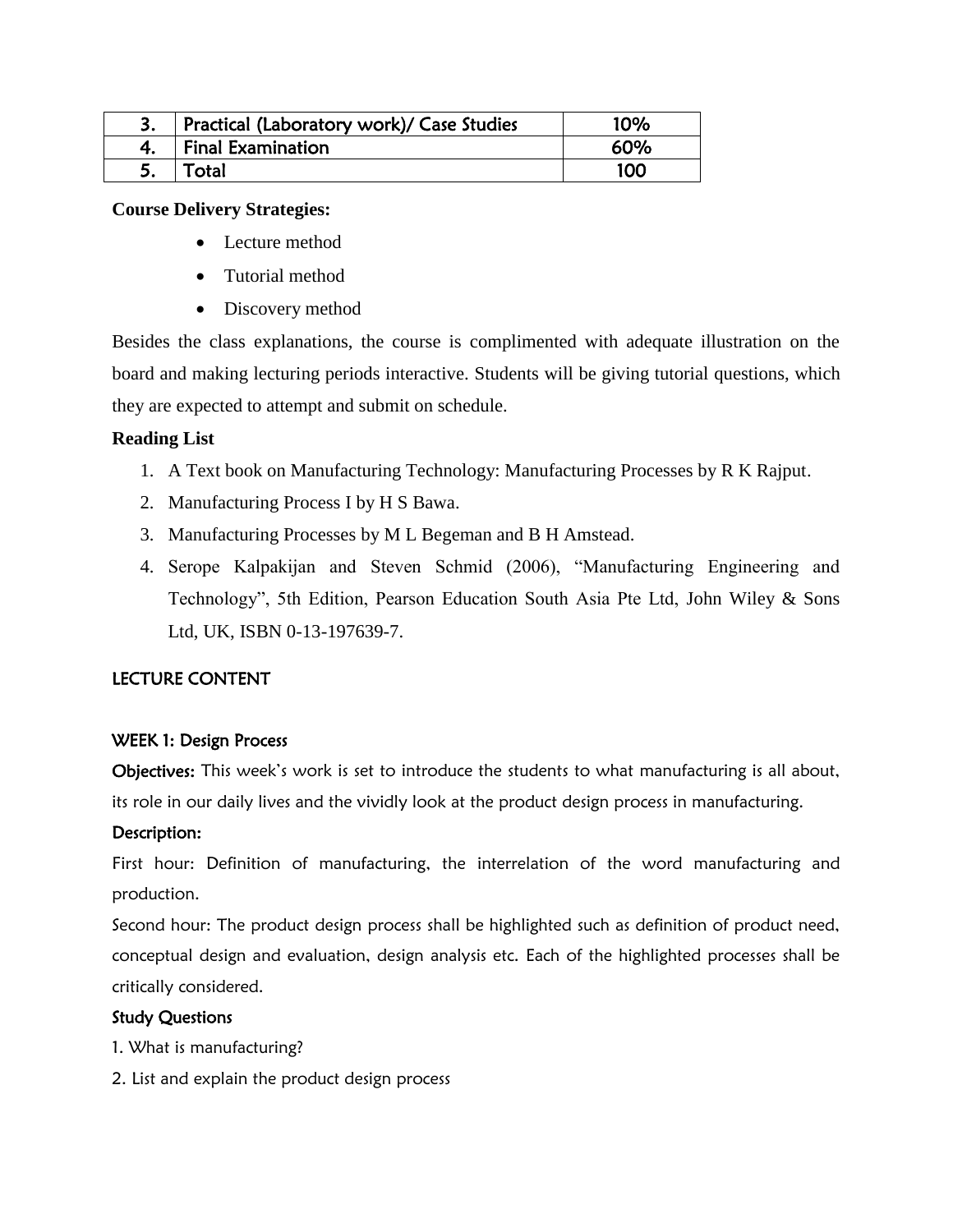#### WEEK 2: Materials: Properties and Selection

Objectives: Students should be able to differentiate the various materials available for manufacturing. They should also be able to explain the characteristics, applications, advantages, limitations and costs of the materials to be selected in manufacturing different kind of products.

#### Description:

First hour: Grouping of various engineering materials into their respective groups such as ferrous metals, non-ferrous metals, plastics or polymers, ceramics, composite materials, nano-materials etc.

Second hour: Properties of materials: Mechanical properties, Physical properties, chemical properties etc. in selecting materials. Evaluation of the properties of materials from tensile testing curves.

#### Study Questions

- 1. What are the properties required in selecting a material in manufacturing?
- 2. Explain the terms strength, ductility, hardness, elasticity, fatigue, malleability and creep as related to engineering.

#### WEEK 3: Manufacturing Processes

Objectives: Students should be able to explain the processes involved in manufacturing such as; forming and shaping, machining, joining and finishing processes.

#### Description:

First hour: Forming and shaping (Rolling, forging, extrusion, drawing, sheet forming etc) Second hour: Machining processes (Turning, boring, drilling, milling, planing, shaping etc.) Joining processes (Welding, brazing, soldering, diffusion, bonding, adhesive bonding and mechanical joining) and finishing processes (deburring, surface treating, coating and plating)

#### Study Questions

- 1. Briefly explain any three processes you know in the machining process
- 2. List and explain the temporary and permanent ways of joining engineering materials.
- 3. Explain the finishing processes in manufacturing.

#### WEEK 4: Processing of composites

**Objectives:** Students should be able to explain composite meant and to explain the processes involved in making composite materials.

#### Description: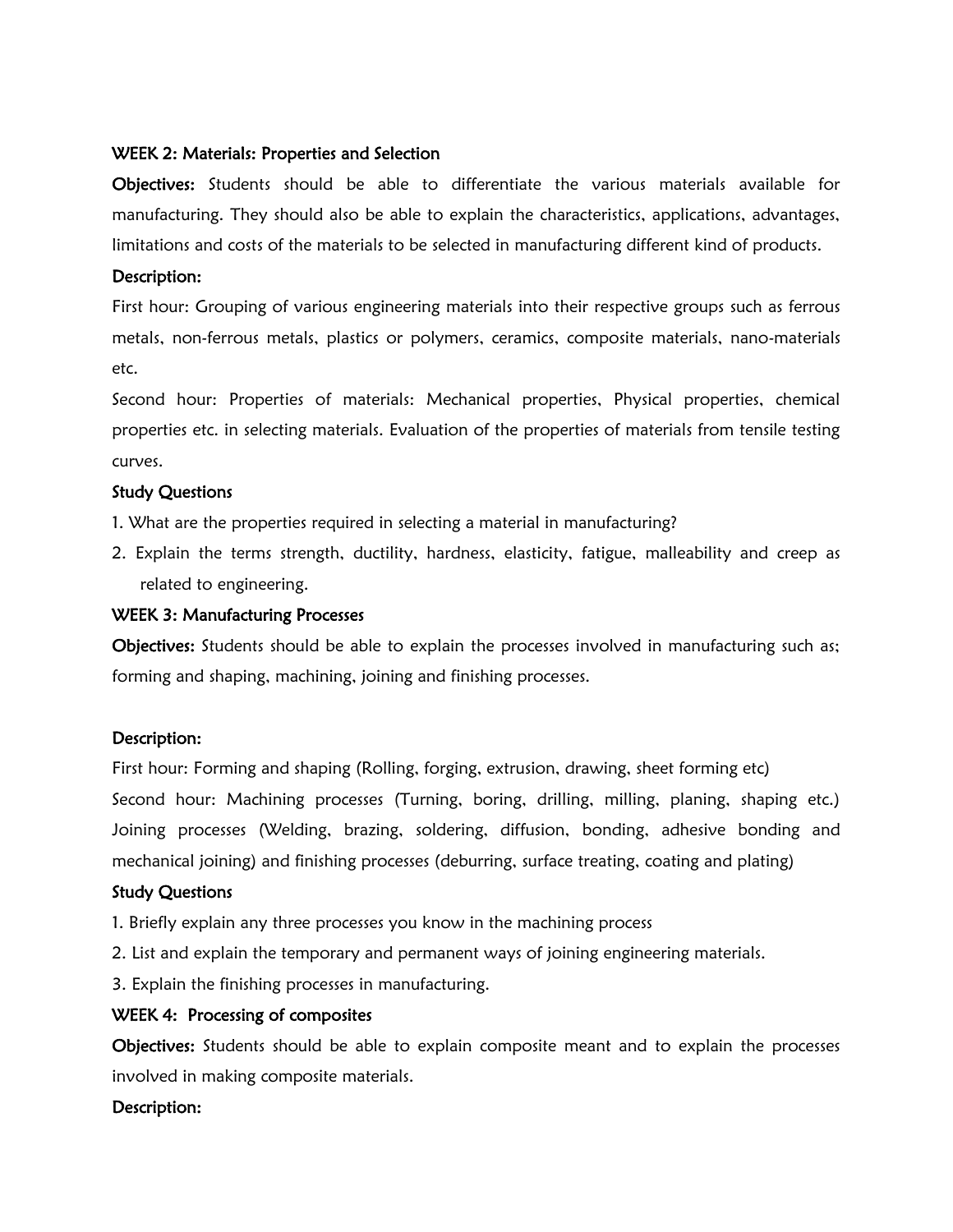First hour: Composite materials in engineering and some examples of composite materials. Second hour: Methods involved in processing composites.

#### Study Questions

1.Discuss the term "composite"

2. List various methods involved in

#### WEEK 5: Processing of plastics

Objectives: Identifying how plastics (polymers or elastomers) can be processed into the desired product needed in manufacturing.

### Description:

First hour: Plastic as an engineering material and some examples of plastics

Second hour: Processing of plastics with various processes.

#### WEEK 6: Deep drawing

Objectives: Students should be able to explain the processes involved in drawing and the mechanism behind it

First hour and Second hour: Schematic representative of a deep drawing and blanking processes, principles involved.

#### Study Questions

1. Explain the processes involved in deep drawing and blanking.

### WEEK 7: Extrusion Processes (forming of metals)

Objectives: Students should be able to explain in details the processes involved in metal forming.

### Description:

First hour: Definition of extrusion process; materials used for extrusion process

Second hour: Areas of application of extruded profiles, definition of extrusion ratio and other parameters.

### Study Questions

1. What is extrusion process?

2. Describe vividly the extrusion parameters.

### WEEK 8: Powder Metallurgy processing

Objectives: Students should be able to explain the powder metallurgy process involved in making a product from powdered metal.

#### Description:

First hour: Characterization of engineering powders. Production of metallic powders. Explanation of the processes involved in powder metallurgy.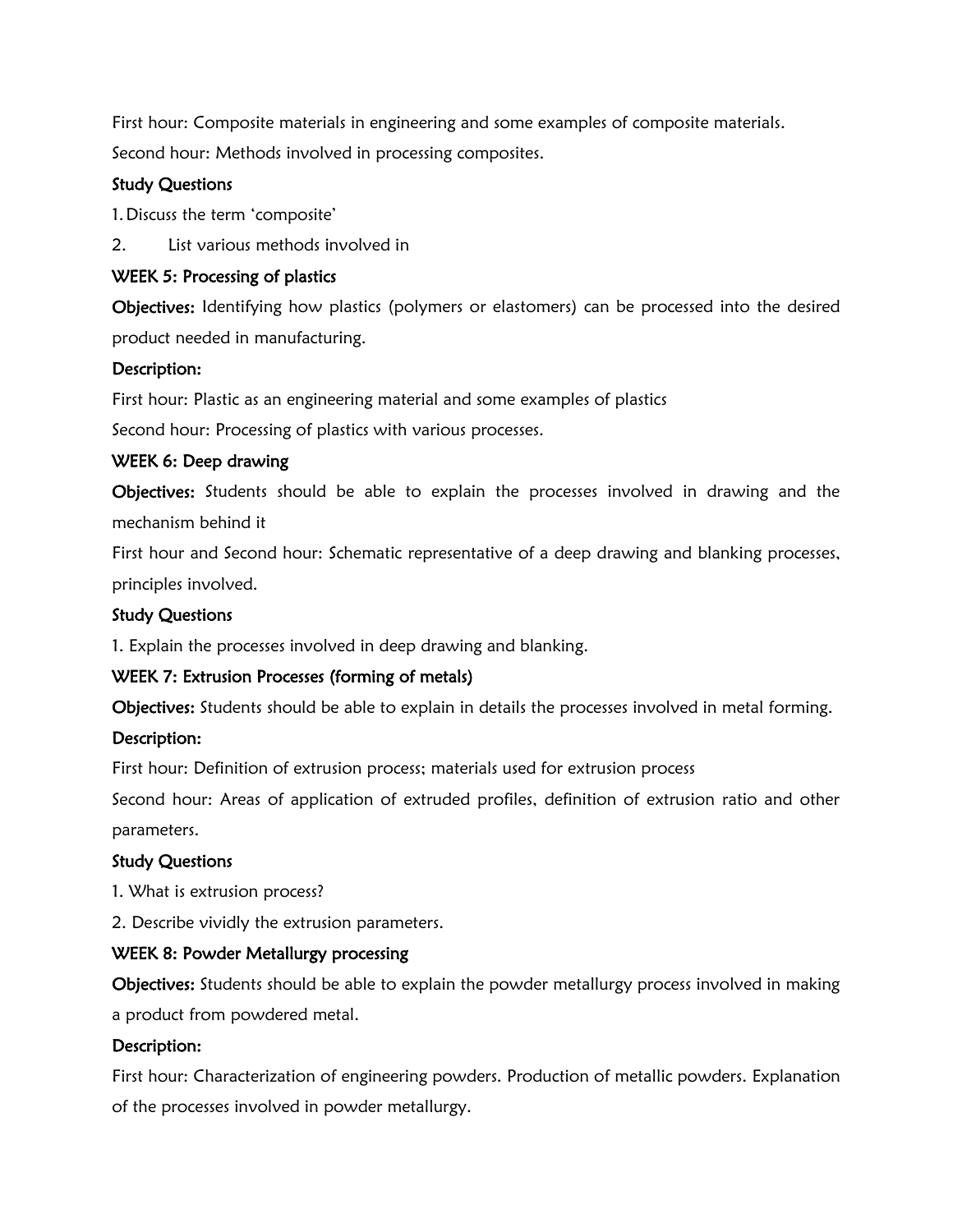Second hour: Pressing and sintering, Materials and Products of PM

### Study Questions

Discuss the processes involved in powder metallurgy.

## WEEK 9: Forming of Metals (as well as the mid-semester examination)

Objectives: Students should be able describe the various ways of forming metals. To examine the students" knowledge of concepts learnt in the past nine (9) weeks.

### Description:

First hour: The mid-semester examination attracts a maximum obtainable mark of twenty (20) which will be part of the continuous assessment score of thirty (30).

Second hour: Corrections of mid-semester examination

## WEEK 10: Process improvement techniques

Objectives: Students should be able to describe the process improvement techniques required in manufacturing.

## Description:

First hour: Process improvement techniques

Second hour: Different process involved and effects

## WEEK 11: Hot working and processes

Objectives: The students should be able to describe the hot working process and its mechanical effect on the metal.

### Description:

First hour: Hot working processes

Second hour: The effect of the hot working process on the metal.

Study question: Highlight the effect of hot working process on metals.

## WEEK 12: Cold working and processing

Objectives: The students should be able to explain the cold working process and its effects on the metal.

### Description:

First hour: Cold working process

Second hour: Effect of cold working on metals.

Study question: Briefly explain the micro-structural effect that happens to metal during cold working process.

## WEEK 13: Mechanical working of metals